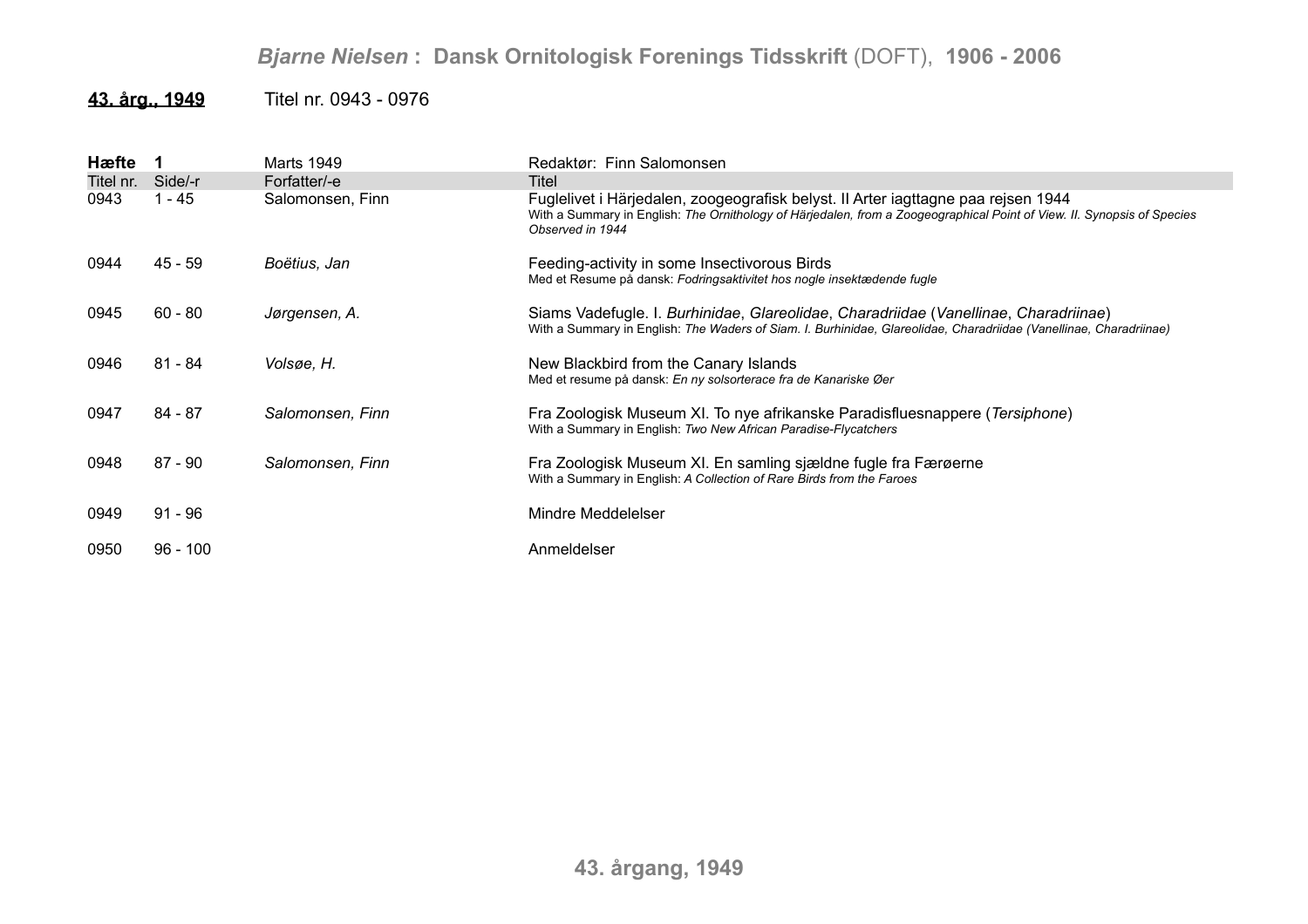## *Bjarne Nielsen* **: Dansk Ornitologisk Forenings Tidsskrift** (DOFT), **1906 - 2006**

| Hæfte 2   |             | Juni 1949           | Redaktør: Finn Salomonsen                                                                                                                                                                                                                                                                                                                                                             |
|-----------|-------------|---------------------|---------------------------------------------------------------------------------------------------------------------------------------------------------------------------------------------------------------------------------------------------------------------------------------------------------------------------------------------------------------------------------------|
| Titel nr. | Side/-r     | Forfatter/-e        | <b>Titel</b>                                                                                                                                                                                                                                                                                                                                                                          |
| 0951      | IX - XXIV   |                     | Foreningsmeddelelser                                                                                                                                                                                                                                                                                                                                                                  |
| 0952      | $101 - 104$ | Johansen, Hans      | Langtået Dværgryle (Calidris subminuta Midd.) og dens æg<br>With a Summary in English: The Long-toed Stint (Calidris subminuta Midd.) and its Eggs                                                                                                                                                                                                                                    |
| 0953      | $105 - 108$ | Johansen, Hans      | Overgangsformer mellem Sædgås (Anser arvensis rossicus But.) og Kortnæbbet Gås (Anser arvensis<br>brachyrhynchus Bail.)<br>With a Summary in English: Transitionary Forms between Bean-Goose (Anser arvensis rossicus But.) and Pink-Footed Goose<br>(Anser arvensis brachyrhynchus Bail.)                                                                                            |
| 0954      | 109 - 129   | Møhl-Hansen, U.     | Fuglelivet på Pearyland, Nordøstgrønland. lagttagelser på "Dansk Pearyland Ekspedition" sommeren<br>1947<br>With a Summary in English: The Bird-Life in Pearyland, North-Greenland. Observations on "Dansk Pearyland Ekspedition" in                                                                                                                                                  |
|           |             |                     | the summer 1947                                                                                                                                                                                                                                                                                                                                                                       |
| 0955      | 129 - 149   | Larsen, Arne        | Ynglende Biæder (Merops apiaster L.) i Danmark<br>With a Summary in English: Breeding Bee-Eaters (Merops apiaster L.) on the Island Bornholm in Denmark                                                                                                                                                                                                                               |
| 0956      | 150 - 162   | Jørgensen, A.       | Siams Vadefugle. II. Charadriidae (Arenariinae, Calidriinae)                                                                                                                                                                                                                                                                                                                          |
| 0957      | 163 - 165   | Poulsen, Holger     | Bemærkninger om Bjerglærkens (Eremophila alpestris flava (Gm.)), Snespurvens (Plectrophenax n.<br>nivalis (L.)) og Bjergiriskens (Carduelis f. flavirostris (L.)) opførsel om vinteren<br>With a Summary in English: Notes on the behaviour of Shore Larks (Eremophila alpestris flava), Snow Buntings (Plectrophenax<br>n. nivalis) and Twites (Carduelis f. flavirostris) in winter |
| 0958      | 166 - 167   | Petersen, Samuel    | Gråspurven (Passer d. domesticus (L.)) på Færøerne<br>With a Summary in English: The House-Sparrow (Passer d. domesticus (L.)) in the Faeroes                                                                                                                                                                                                                                         |
| 0959      | 168 - 171   | Hemmingsen, Axel M. | Nogle fugleiagttagelser på Tåsinge, særlig Græshoppesanger (Locustella n. naevia (Bodd.)) med<br>bemærkninger om lignende stemmeytringer hos andre dyr                                                                                                                                                                                                                                |
| 0960      | 172 - 175   | Tortzen, N. J.      | Gulirisken (Serinus canarius serinus (L.)) ynglende ved Næstved<br>With a Summary in English: The Serin (Serinus canarius serinus (L.)) breeding at Næstved, Denmark                                                                                                                                                                                                                  |
| 0961      | 175 - 178   | Harboe, J. Chr.     | Ornithologiske iagttagelser fra Ulfshale og Nyord                                                                                                                                                                                                                                                                                                                                     |
| 0962      | 179 - 185   |                     | Mindre Meddelelser                                                                                                                                                                                                                                                                                                                                                                    |
| 0963      | 185 - 188   |                     | Anmeldelser                                                                                                                                                                                                                                                                                                                                                                           |